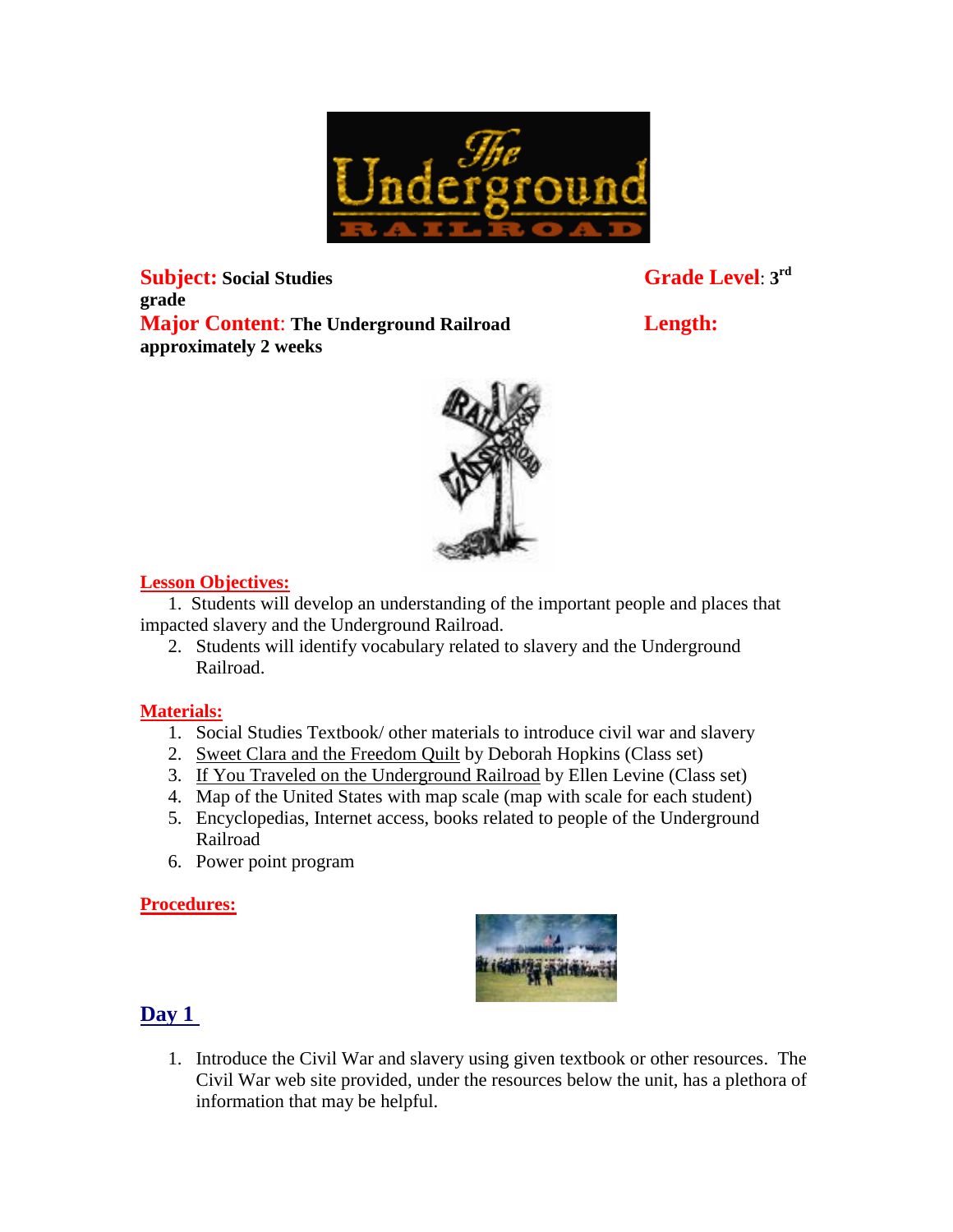- 2. Complete the know and what you want to know portion of a K-W-L chart about the Civil War, Underground Railroad, and slavery.
- 3. Jigsaw activity using book, If You Traveled on the Underground Railroad. The book is divided up into questions by chapters. Students will be assigned partners and questions from the book (the book may be too lengthy and you may want to choose the questions you feel are most important). Students must find the answer to their question and support their answer with at least four details from the reading. See attached activity sheet. On the activity sheet, we included only twelve of the most important questions (and combined others) we felt the students would need to answer, however, you may want to alter this to suit your students' needs.



# **Day 2**

1. Jigsaw activity continued: Students will share their answers from the previous day by rotating to different partner groups.

First five minutes:

- $\triangleright$  First partner group will teach the answer to their question.
- $\triangleright$  Second partner group will write the answer to the question on the activity sheet while it is being taught.

Second Five minutes:

- $\triangleright$  Second partner group will teach the answer to their question.
- $\triangleright$  First partner group will write the answer to the question on the activity sheet while it is being taught.

This will continue until all questions are taught and answered.



# **Day 3.**

- 1. Discuss key vocabulary terms:
	- Underground Railroad- secret means to take runaway slaves from the south, north to freedom
	- $\triangleright$  Jordan River- referred to the Ohio River where slaves would cross over into the North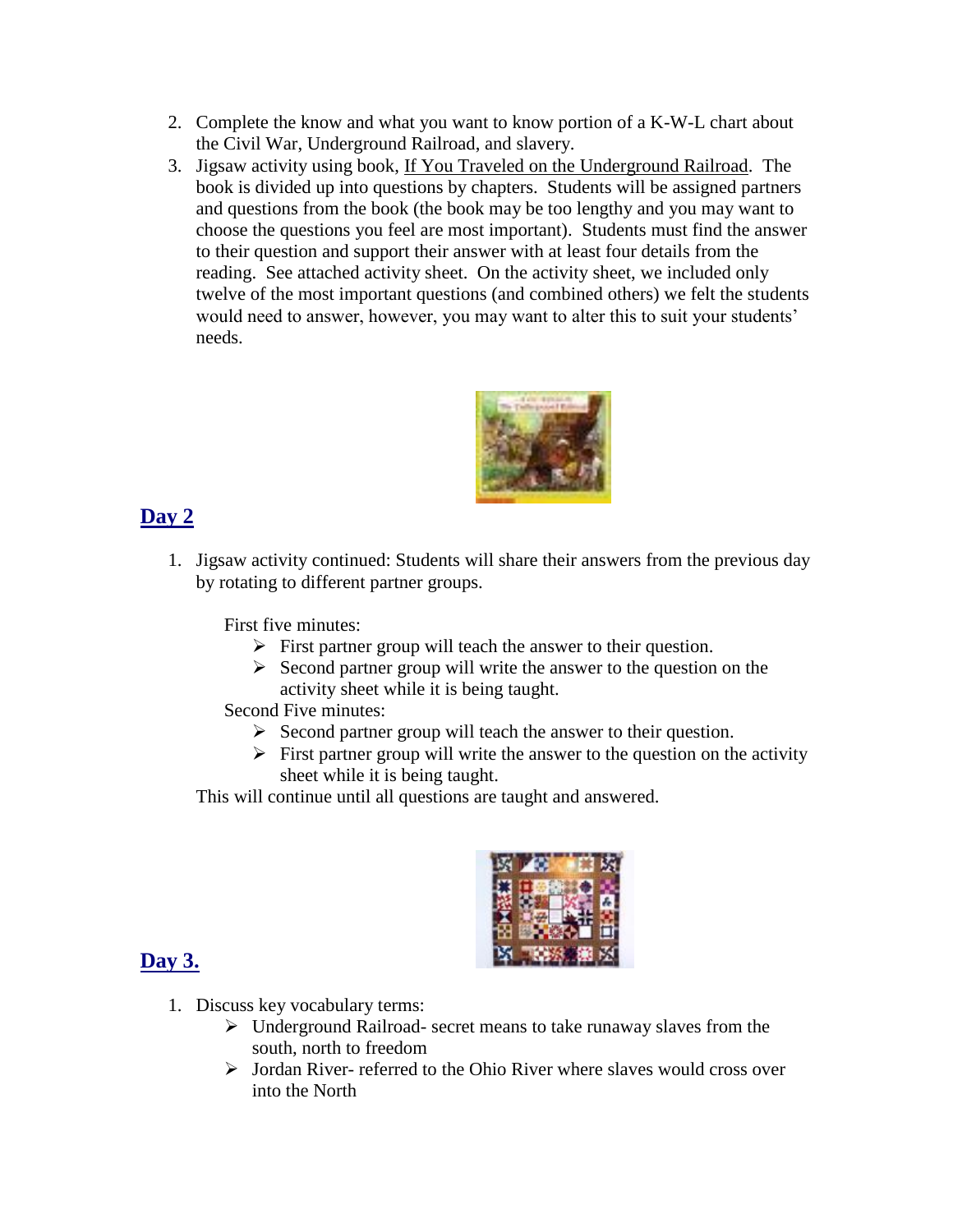- Canaan- The Promised Land, or Canada, the ultimate land of freedom.
- Grand Central Station- Cincinnati, Ohio and Covington, Kentucky
- $\triangleright$  Midnight-Detroit, the way to Canada
- $\triangleright$  Passenger- runaway slave
- $\triangleright$  Agent- people who arranged passage for fugitives.
- $\triangleright$  Fugitive- Runaway slave
- $\triangleright$  Conductor- A person who would lead the fugitives or passengers to freedom
- Depot/Terminal/Safe houses- safe places along the route to freedom
- $\triangleright$  Packages- men and women passengers
- Hardware- men
- $\triangleright$  Dry good- women
- $\triangleright$  Lifeguard- free man of color that patrolled the Ohio River for escapees.
- 2. Read Sweet Clara and the Freedom Quilt- Discuss these terms as reading the book.
- 3. Students create a class freedom quilt. Using light colored/white construction paper, each student or pair of students will receive one vocabulary term. On the construction paper, they must define the term and create an illustration. When students finish, the construction paper can be put together/hung up to represent a quilt.



## **Day 4:**

Map Scale activity- Students will receive a map of the United States with a map scale on it. Given a place in the south, students use the map scale to determine the distance from that place to Ripley, Ohio, one of the main stops on the Underground Railroad. Students will be able to see the distance that many slaves traveled on their journey to freedom. On the map, students will also color the slave states red, and the abolition states blue. They will trace the journey from the place in the south to Ripley, OH.

1. Introduce and share expectations of the Power Point presentation: Assign partner groups an important person or place affiliated with the Underground Railroad.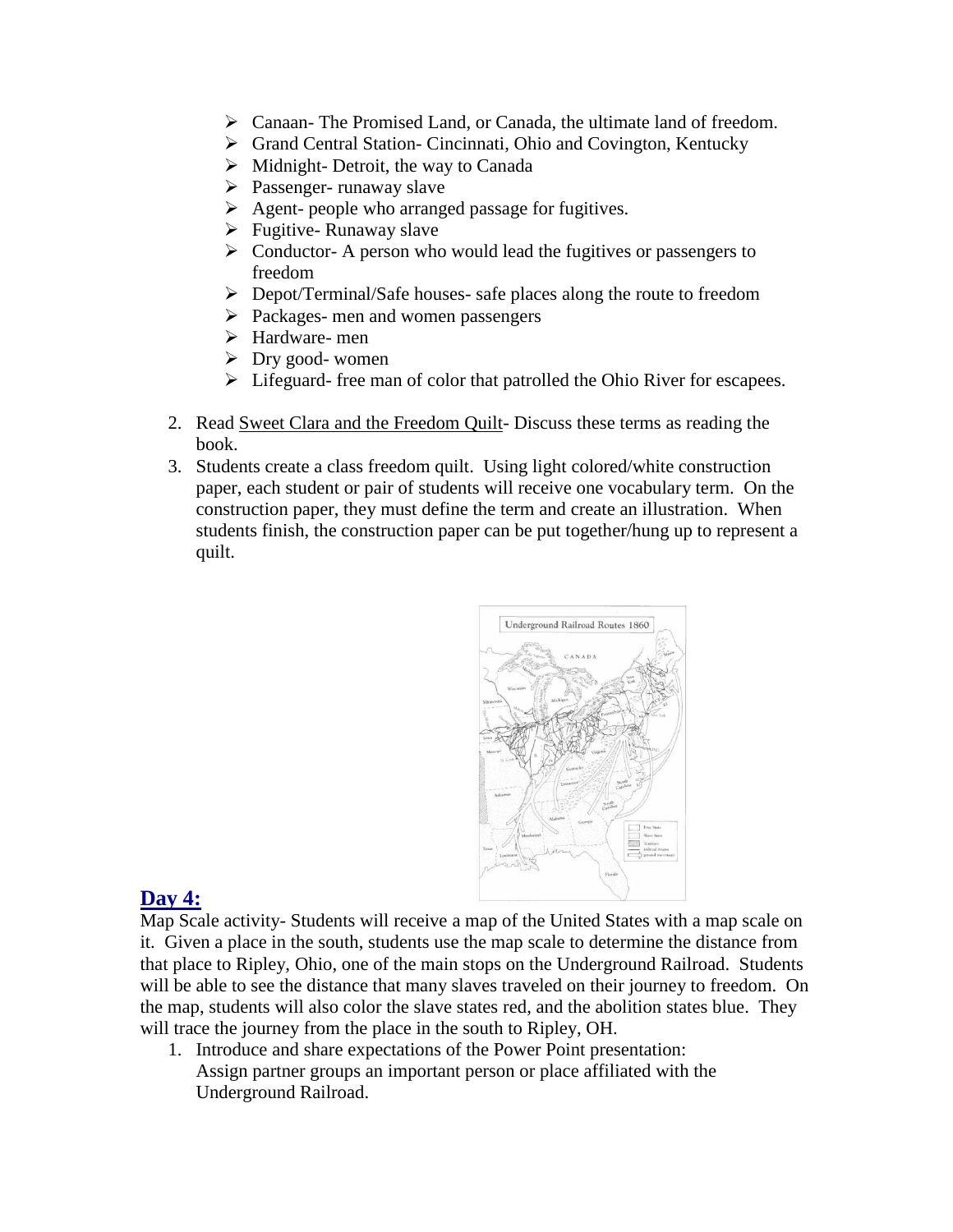Possible people and places: John Parker Harriet Tubman Nat Turner John Rankin Levi Coffin Box Brown Eliza's Crossing of the Ohio River Frederick Douglass Harriet Beecher Stowe Margaret Garner William and Ellen Craft Ripley, OH Augusta, KY



## **Day 5 & 6:**

1. Students will research using encyclopedias, Internet, and any other additional resources.



### **Day 7 & 8:**

1. Students will create a Power Point presentation, with 4-5 slides, demonstrating their knowledge about the significance of their person or place and their connection with the Underground Railroad.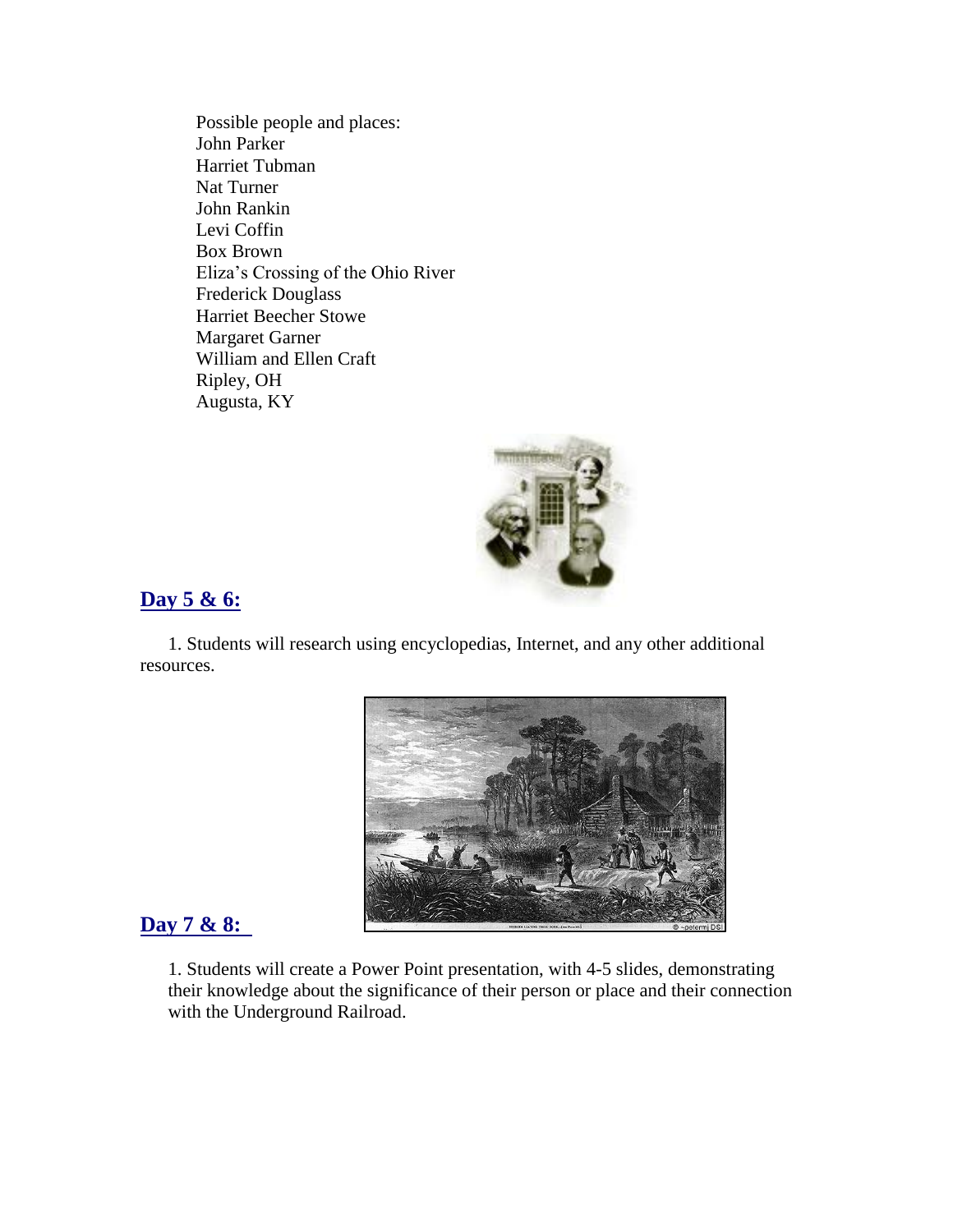### **Day 9:**



1. Students will share presentations with the class. As a whole class, students will help create the learned portion of the K-W-L chart.

### **Assessment**:

Students will be assessed on their knowledge of the key vocabulary terms, and the significance of the important people and places connected with the Underground Railroad.

See Attached Quiz and Open-Response Question

### **Resources:**

### **Books:**

- $\triangleright$  If You Traveled on the Underground Railroad, by Ellen Levine
- Journey to Freedom: A Story of the Underground Railroad, by Courtni C. Wright
- $\triangleright$  Harriet Tubman, by Kathie Billingslea Smith
- You Don't Own Me, by Melissa Stone
- The Last Safe House: A Story of the Underground Railroad, by Barbara Greenwood
- Frederick Douglass Fights for Freedom, by Margaret Davidon
- The Story of Harriet Tubman, Conductor of the Underground Railroad, by Kate McMullan
- $\triangleright$  Blue or Gray? A Family Divided, by Kate Connell

### **Internet Sites:**

- $\triangleright$  http:/[/www.ugrr.org](http://www.ugrr.org/)
- http:/[/www.nationalgeographic.com/features/99/railroad](http://www.nationalgeographic.com/features/99/railroad)
- http://www2.lhric.org/pocantico/tubman/tubman.html
- <http://sunsite.utk.edu/civil-war/warweb.html>
- http:/[/www.ket.org/underground/](http://www.ket.org/underground/)